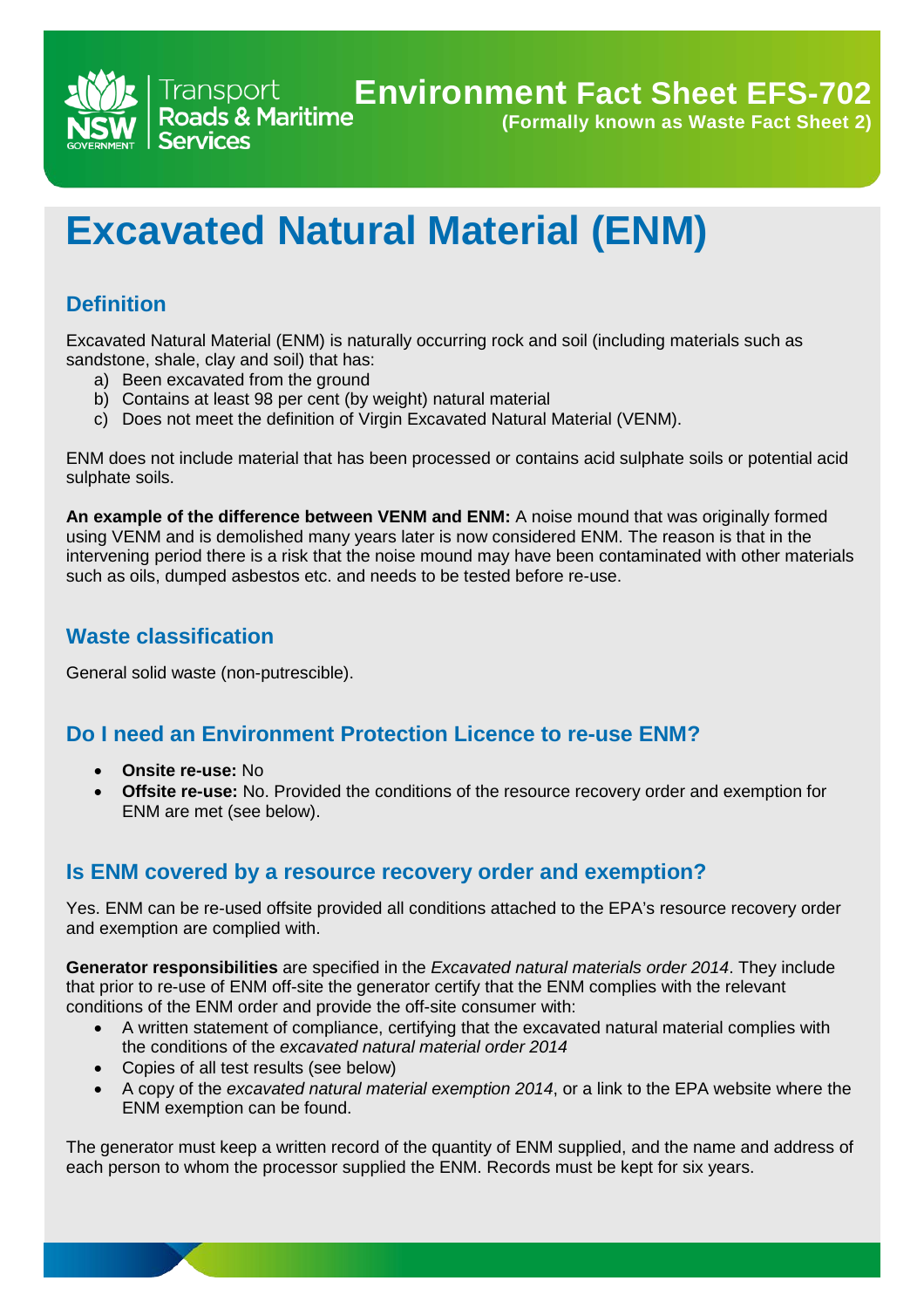**Consumer responsibilities** are specified in the *Excavated natural material exemption 2014*. They include ensuring that the ENM:

- Meets all chemical and other material requirements as per the excavated natural material order
- Is only applied to land as engineering fill or for use in earthworks
- Is applied to land within a reasonable period of time after its receipt

A consumer must keep records of the quantity of ENM received and the suppliers' name and address. These records must be kept for six years.

A copy of the ENM order and exemption can be found here: <http://www.epa.nsw.gov.au/wasteregulation/orders-exemptions.htm>

### **Do I need to take samples and perform any tests for contaminants?**

Yes. ENM must be sampled, tested and contain contaminant levels less than the criteria listed in the ENM order before the material is transported to receiving site. To assist, refer to Environment Fact Sheet EFS-706 on waste sampling and testing to ensure that samples are collected correctly.

Additional testing (beyond the ENM criteria) is only required if there is evidence that potentially contaminating activities previously took place on the excavation site (for example, former service station site, cattle tick dip site, banana plantation). If this is the case, specialist advice should be obtained from Environment Branch on additional test requirements.

Written records of all test reports must be kept for a period of six years.

## **Do I need to obtain a Section 143 Notice from the landholder for the offsite disposal of ENM (for example, as fill material)?**

Yes. When disposing of ENM off-site to a private or publically owned site you must issue the landholder with a copy of the proforma letter and Section 143 Notice as per **Environmental Direction No: 20.** 

The landholder must complete, sign and return the 143 Notice to Roads and Maritime Services prior to the waste being transported to the landholder's site.

**Important note:** The landholder must attach written evidence that legal consent has been granted from the local council or planning consent authority showing that the material can legally be accepted onto the lanholder's site.

### **If I need to dispose of the material, what type of waste facility can I take the material to?**

Any waste facility, such as a council tip, licensed to accept ENM.

Prior to transporting the material to a waste facility, you should ask for a copy of the facility's environment protection licence or check the EPA's public licence register to ensure that the facility's licence states that it can accept ENM.

The EPA's public register is located at: [http://www.epa.nsw.gov.au/prpoeoapp/.](http://www.epa.nsw.gov.au/prpoeoapp/)

#### **Are there any legal waste transporter or waste tracking requirements?**

No, but as a minimum and for due diligence reasons, you should keep records of the:

- Amount and the type of waste generated, stored, treated or disposed of
- Amount and the type of waste transported